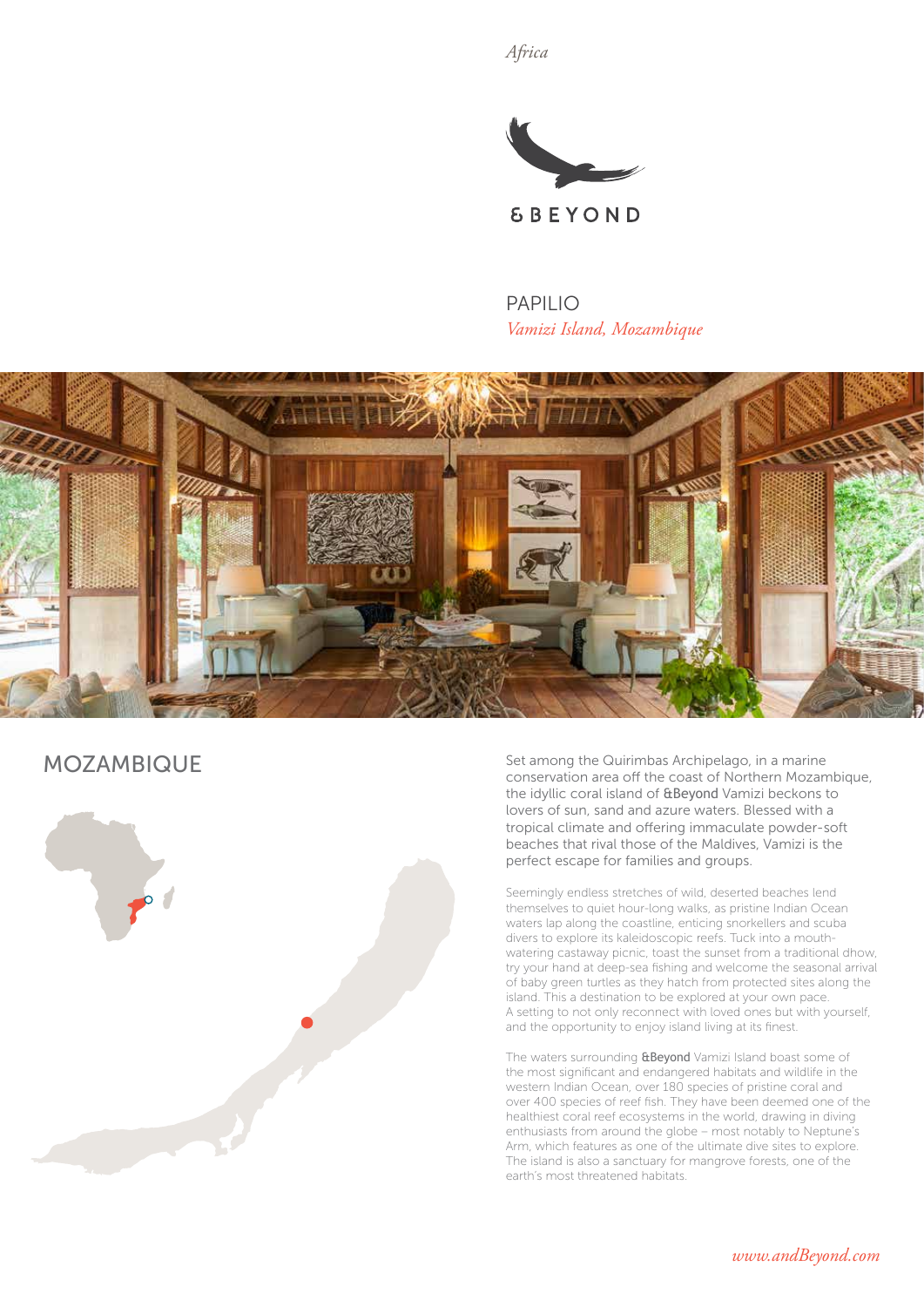



&Beyond Vamizi Papilio, aptly named after a genus in the swallowtail butterfly family (or the Latin word for butterfly), is a tranquil haven decorated in delicate hues of cream, muted blues and light wood furnishings. Spacious beyond measure, this light and airy villa offers the ideal refuge for families and groups to reconnect. Set within three acres of verdant forest, Papilio has been designed around a "courtyard theme" with a blend of split-level living, cosy nooks for moments of reflection and luxurious rooms that urge guests to completely unwind on their well-deserved vacation.

The main guest areas include a roomy dining area where scrumptious tailor-made menus are served by a private chef, two large sitting rooms (one overlooking the beautiful pristine beach, and the other with a lovely open fireplace for those cooler winter evenings), a convivial bar area, sparkling swimming pool and private beach sala. In the evenings, guests can retreat to one of four spacious ensuite rooms, each with their own private deck and living area, whilst a further two ensuite rooms, built as "treehouses", can be accessed by a suspended walkway and are wonderful for adults and children alike. A deck sitting in the tree canopy links the two treehouses.

#### AT A GLANCE

- Four ensuite bedrooms
- Two ensuite treehouse rooms
- Private beach sala
- Sparkling swimming pool
- Two sitting rooms
- Dining room
- Butler and villa host
- Local chef and housekeeper
- Tower area with panoramic views

#### WHAT SETS US APART

- Natural luxury
- Direct beach access
- Beautiful beach walks
- Outstanding marine life
- Excellent snorkelling and scuba diving destination
- A range of idyllic beach adventures
- Nesting and breeding site of green sea turtles (seasonal)

## **ACTIVITIES**

- Scuba diving
- Whale watching (seasonal)
- Kayaking
- Traditional dhow cruises
- Sailing
- Castaway picnics
- Guided nature walks
- Local community visits
- Deep-sea fishing, ethical
- spear-fishing, fly-fishing
- Private in-room yoga sessions (subject to availability)
- In-room spa treatments
- Seasonal turtle nesting and hatching excursions

#### **ACCESS**

• International scheduled flights to Pemba International Airport (POL) from Johannesburg, Nairobi and Dar es Salaam. This is followed by a one hour connection on a charter flight, aboard a mono-propeller plane to the Vamizi airstrip. Upon landing, guests will be collected by their personal chauffer for a 30 minute scenic drive to their villa.

*"There are no words in English language which can truly describe this place, a wonderful paradise with many special memories to behold. Thank you to everyone who made this week so special. We will be back."*

*&Beyond Vamizi Island guest book*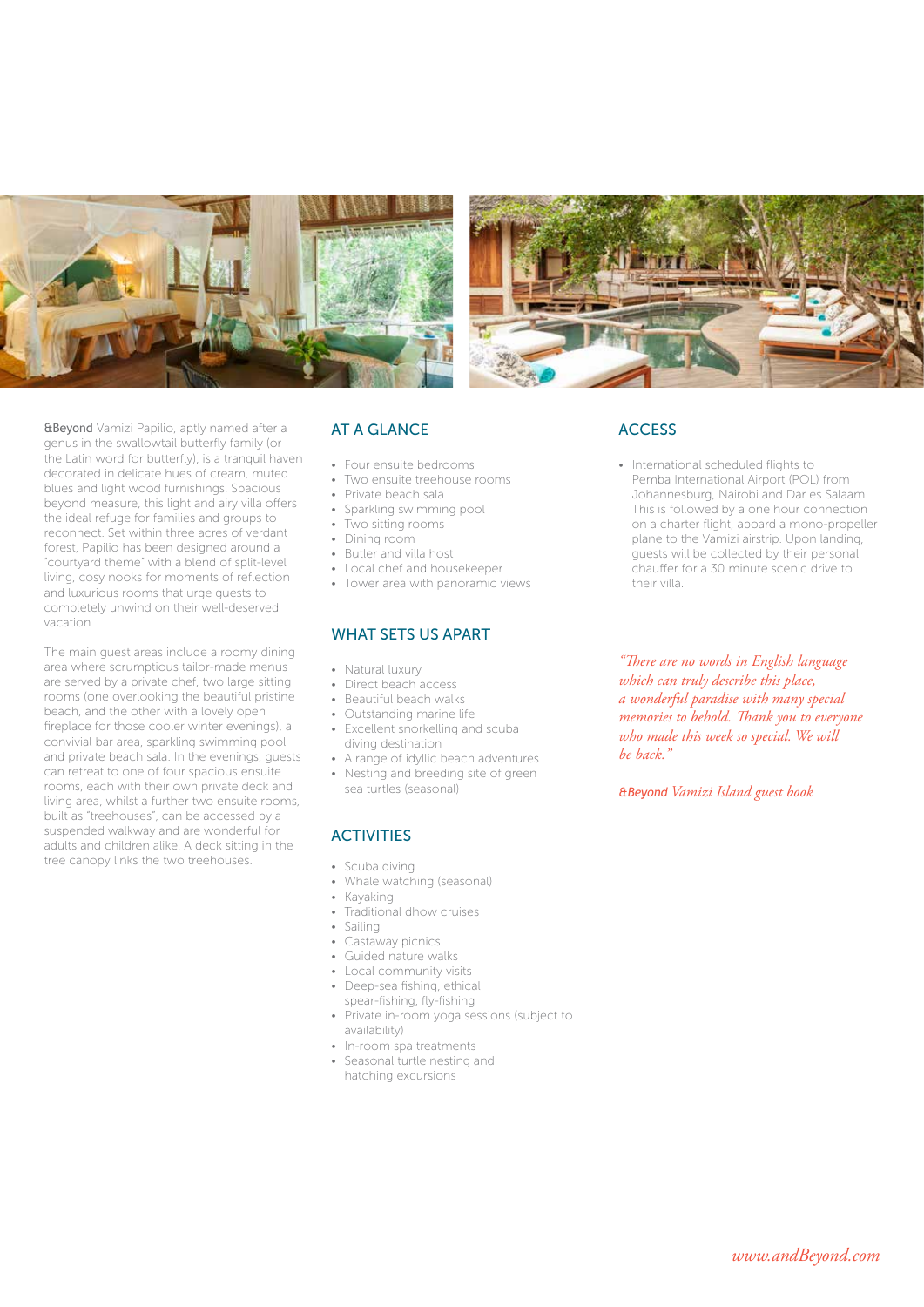







## TABLE OF FACTS

| <b>MAXIMUM GUESTS</b><br>16 quests<br>Children are welcome<br>CHII DREN<br>CHII DMINDING<br>Arranged on request<br>(additional charge)<br><b>TRIPLES</b><br>$\overline{4}$<br><b>TWIN BEDS</b><br>All convertible to doubles<br><b>OVERHEAD FANS</b><br>Yes<br><b>MOSQUITO NETS</b><br>Yes<br><b>BATH</b><br>Yes, in the master bedroom<br>and bedroom 2<br><b>INDOOR SHOWFR</b><br>Yes<br><b>OUTDOOR SHOWER</b><br>No<br>SEPARATE W.C.<br>Yes<br><b>IN-ROOM SAFE</b><br>Yes<br>TFI FPHONE<br>No<br><b>HAIRDRYFR</b><br>Yes<br><b>LAUNDRY INCLUDED</b><br>Yes<br><b>WHEELCHAIR ACCESS</b><br>No<br>CHECK IN / CHECK OUT<br>Flexible, depending on arrival<br>and departure times<br><b>KOSHER FOOD</b><br>N <sub>O</sub><br><b>POWER</b><br>24 hours (50% solar.<br>50% diesel generator)<br><b>INTERNET ACCESS</b><br>Wi-Fi throughout villa | NUMBER OF ROOMS | 6 (4 adult ensuite rooms.<br>2 ensuite treehouse rooms) |
|-----------------------------------------------------------------------------------------------------------------------------------------------------------------------------------------------------------------------------------------------------------------------------------------------------------------------------------------------------------------------------------------------------------------------------------------------------------------------------------------------------------------------------------------------------------------------------------------------------------------------------------------------------------------------------------------------------------------------------------------------------------------------------------------------------------------------------------------------|-----------------|---------------------------------------------------------|
|                                                                                                                                                                                                                                                                                                                                                                                                                                                                                                                                                                                                                                                                                                                                                                                                                                               |                 |                                                         |
|                                                                                                                                                                                                                                                                                                                                                                                                                                                                                                                                                                                                                                                                                                                                                                                                                                               |                 |                                                         |
|                                                                                                                                                                                                                                                                                                                                                                                                                                                                                                                                                                                                                                                                                                                                                                                                                                               |                 |                                                         |
|                                                                                                                                                                                                                                                                                                                                                                                                                                                                                                                                                                                                                                                                                                                                                                                                                                               |                 |                                                         |
|                                                                                                                                                                                                                                                                                                                                                                                                                                                                                                                                                                                                                                                                                                                                                                                                                                               |                 |                                                         |
|                                                                                                                                                                                                                                                                                                                                                                                                                                                                                                                                                                                                                                                                                                                                                                                                                                               |                 |                                                         |
|                                                                                                                                                                                                                                                                                                                                                                                                                                                                                                                                                                                                                                                                                                                                                                                                                                               |                 |                                                         |
|                                                                                                                                                                                                                                                                                                                                                                                                                                                                                                                                                                                                                                                                                                                                                                                                                                               |                 |                                                         |
|                                                                                                                                                                                                                                                                                                                                                                                                                                                                                                                                                                                                                                                                                                                                                                                                                                               |                 |                                                         |
|                                                                                                                                                                                                                                                                                                                                                                                                                                                                                                                                                                                                                                                                                                                                                                                                                                               |                 |                                                         |
|                                                                                                                                                                                                                                                                                                                                                                                                                                                                                                                                                                                                                                                                                                                                                                                                                                               |                 |                                                         |
|                                                                                                                                                                                                                                                                                                                                                                                                                                                                                                                                                                                                                                                                                                                                                                                                                                               |                 |                                                         |
|                                                                                                                                                                                                                                                                                                                                                                                                                                                                                                                                                                                                                                                                                                                                                                                                                                               |                 |                                                         |
|                                                                                                                                                                                                                                                                                                                                                                                                                                                                                                                                                                                                                                                                                                                                                                                                                                               |                 |                                                         |
|                                                                                                                                                                                                                                                                                                                                                                                                                                                                                                                                                                                                                                                                                                                                                                                                                                               |                 |                                                         |
|                                                                                                                                                                                                                                                                                                                                                                                                                                                                                                                                                                                                                                                                                                                                                                                                                                               |                 |                                                         |
|                                                                                                                                                                                                                                                                                                                                                                                                                                                                                                                                                                                                                                                                                                                                                                                                                                               |                 |                                                         |
|                                                                                                                                                                                                                                                                                                                                                                                                                                                                                                                                                                                                                                                                                                                                                                                                                                               |                 |                                                         |
|                                                                                                                                                                                                                                                                                                                                                                                                                                                                                                                                                                                                                                                                                                                                                                                                                                               |                 |                                                         |
|                                                                                                                                                                                                                                                                                                                                                                                                                                                                                                                                                                                                                                                                                                                                                                                                                                               |                 |                                                         |

| PRIVATE BEACH DINNERS            | Yes                                                                                                                                                                                                                                        |
|----------------------------------|--------------------------------------------------------------------------------------------------------------------------------------------------------------------------------------------------------------------------------------------|
| CREDIT CARDS                     | Visa, MasterCard                                                                                                                                                                                                                           |
| MASSAGE / HEALTH TREATMENTS      | In-room treatments                                                                                                                                                                                                                         |
| <b><i>EXERCISE EQUIPMENT</i></b> | Not available                                                                                                                                                                                                                              |
| WFATHER                          | Mozambique's hot weather lasts<br>from October to February, while<br>the winter months from June to<br>August are fine and warm                                                                                                            |
| RAINFALL                         | Rainfall usually occurs between<br>November and March and peaks<br>in January and February. Rain is<br>mostly in the form of<br>afternoon storms                                                                                           |
| TEMPERATURE                      | Average daytime temperatures<br>are 25 - 36 °C (77 - 93 °F)<br>in summer and 21 - 32 <sup>°</sup> C<br>(70 - 80°F) in winter. Water<br>temperature ranges from 26 -<br>31°C (79 - 88°F) in summer and<br>21 - 28 °C (70 - 82 °F) in winter |
| <b>BEST TIME TO TRAVEL</b>       | All year round                                                                                                                                                                                                                             |
| <b>MAI ARIA</b>                  | The island is situated in a malaria<br>area and necessary precautions<br>should be taken                                                                                                                                                   |
| <b>AIRSTRIP</b>                  | Yes                                                                                                                                                                                                                                        |
| <b>GPS COORDINATES</b>           | S 11º 01' 42.5"<br>F 40° 36' 31.5"                                                                                                                                                                                                         |
| VILLA CLOSURE                    | Open year round                                                                                                                                                                                                                            |

#### **NOTE**

- Please note that park fees and government charges may apply. Speak to your travel consultant for more details.
- Drones are not permitted at **&Beyond** reserves, lodges and villas.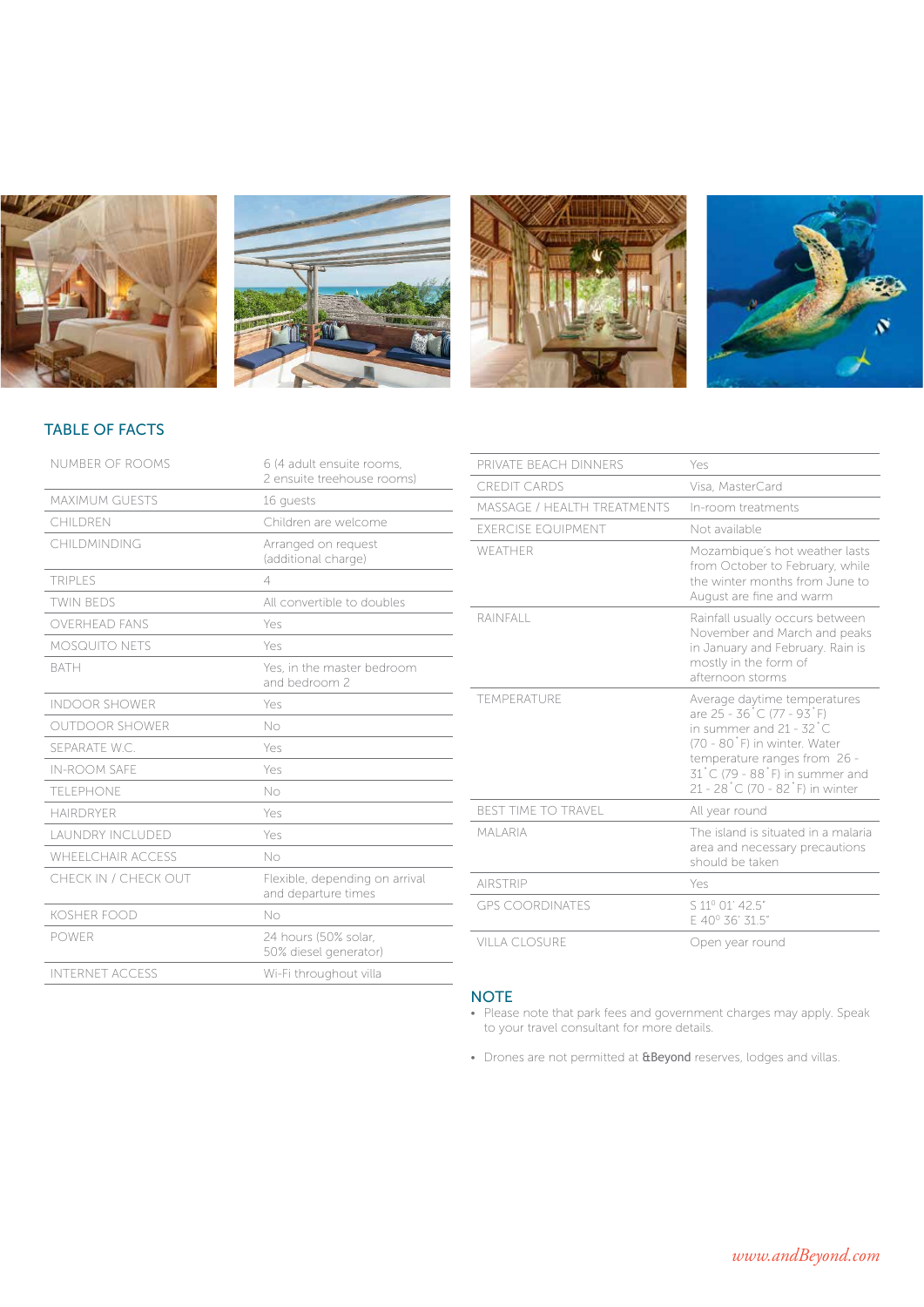### Villa Plan Ground Floor